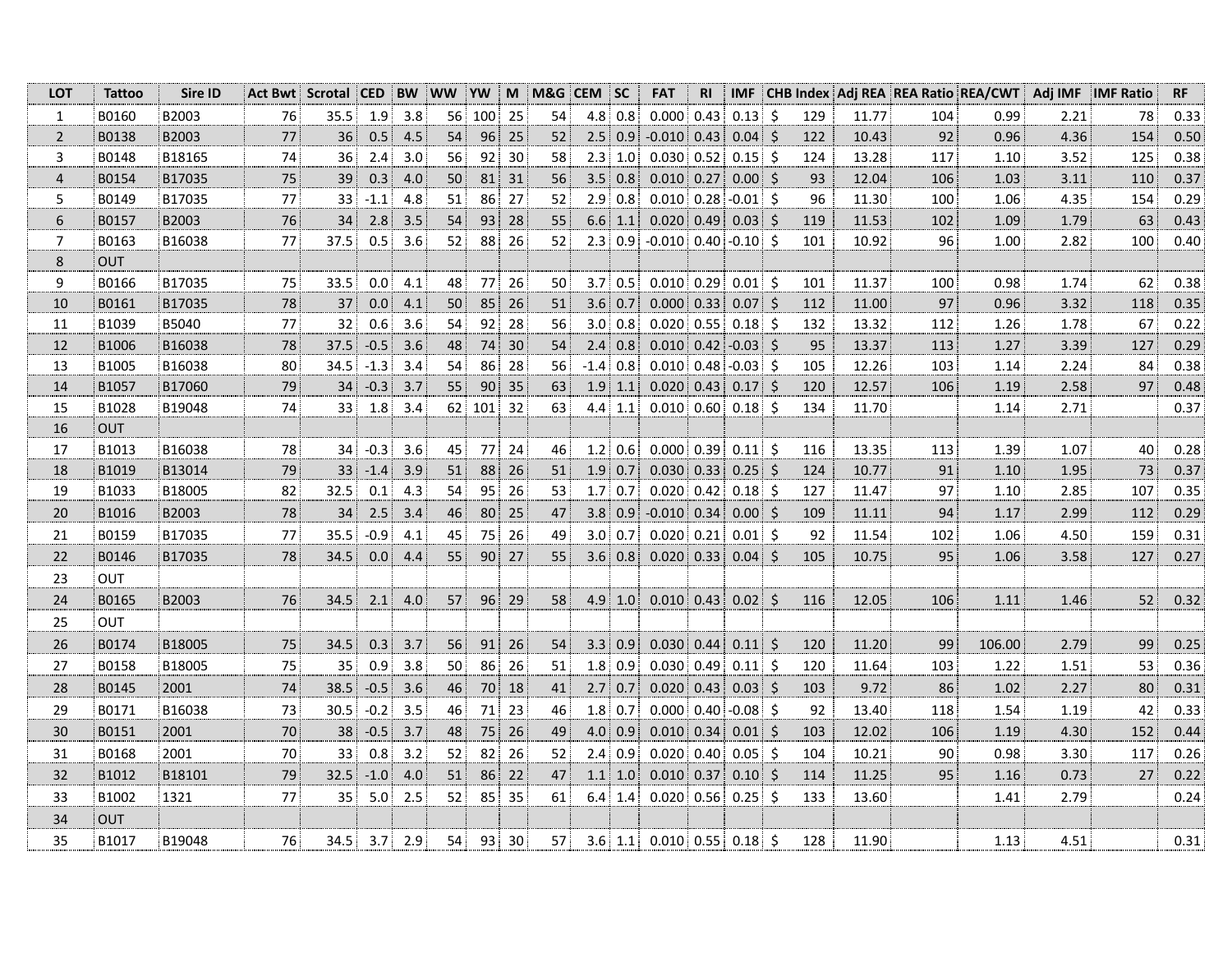| 36         | B1004         | B18101  | 77             | 35              | 0.2    | 3.5       | 53              | 89        | 25 | 51           | 1.7 <sup>1</sup> | 1.1              | 0.000                                    | 0.33           | $0.00$ \$     |         | 105              | 11.26 | 95                        | 1.09                                | 4.11    | 154                 | 0.40      |
|------------|---------------|---------|----------------|-----------------|--------|-----------|-----------------|-----------|----|--------------|------------------|------------------|------------------------------------------|----------------|---------------|---------|------------------|-------|---------------------------|-------------------------------------|---------|---------------------|-----------|
| 37         | B1003         | B13014  | 80             | 33              | $-1.2$ | 4.0       | 56              | 94        | 24 | 53           | 2.3              | 0.7              | $0.010$ 0.38                             |                | $0.08$ \$     |         | 109              | 9.73  | 82                        | 0.93                                | 2.92    | 110                 | 0.27      |
| 38         | B1014         | B18101  | 78             | 35              | $-0.3$ | 3.8       | 49              | 84        | 25 | 49           | 0.8 <sub>1</sub> | 0.9              | 0.020                                    | 0.32           | 0.04          | Ŝ.      | 106              | 13.08 | 110                       | 1.32                                | 1.10    | 41                  | 0.29      |
| 39         | B1009         | B18005  | 76             | 30              | $-0.1$ | 4.2       | 49              | 78        | 22 | 46           |                  | $4.0\pm0.5$      | $0.030 \mid 0.38$                        |                | 0.14          | -\$     | 116              | 10.62 | 90                        | 1.21                                |         |                     | 0.27      |
| 40         | B1030         | B18101  | 75             | 32 <sub>3</sub> | $-0.3$ | 3.5       | 46              | 75        | 23 | 45           |                  |                  | $0.4$ 1.0 -0.010 0.26                    |                | $-0.03$       | $\zeta$ | 98               | 11.41 | 96                        | 1.24                                | 3.74    | 140                 | 0.27      |
| 41         | B1024         | B18101  | 75             | 33              | 0.3    | 2.8       | 45              | 79        | 25 | 48           | 2.6              | 1.0 <sub>1</sub> | $0.010$ 0.28                             |                | 0.09          | Ŝ.      | 112              | 12.85 | 108                       | 1.31                                | 3.06    | 115                 | 0.30      |
| <b>LOT</b> | <b>Tattoo</b> | Sire ID | <b>Act Bwt</b> | Scrotal         | CED    | <b>BW</b> | ww              | <b>YW</b> | M  | M&G          | <b>CEM</b>       | <b>SC</b>        | <b>FAT</b>                               | R <sub>l</sub> | <b>IMF</b>    |         | <b>CHB Index</b> |       | Adj REA REA Ratio REA/CWT |                                     | Adj IMF | <b>IMF Ratio</b>    | RF        |
| 42         | B1026         | B13014  | 75             | 34              | 0.5    | 3.2       | 49              | 83        | 27 | 51           | 2.1              | 0.7              | 0.030                                    | 0.36           | 0.19          | $\zeta$ | 118              | 12.08 | 102                       | 1.15                                | 3.26    | 122                 | 0.42      |
| 43         | B1025         | B16038  | 76             | 35.5            | 1.3    | 3.2       | 48              | 78        | 24 | 48           | 3.6 <sup>1</sup> | 0.6              | 0.000                                    | 0.38           | 0.11          | -Ś      | 114              | 12.36 | 104                       | 1.25                                | 2.95    | 111                 | 0.27      |
| 44         | B1032         | B16038  | 76             | 36              | 0.5    | 3.5       | 52              | 87        | 28 | 54           | 2.8 <sup>1</sup> | 0.8              | $-0.010$ 0.43                            |                | 0.01          | -\$     | 111              | 10.66 | 90                        | 1.13                                | 1.96    | 74                  | 0.25      |
| 45         | <b>OUT</b>    |         |                |                 |        |           |                 |           |    |              |                  |                  |                                          |                |               |         |                  |       |                           |                                     |         |                     |           |
| 46         | B1038         | B18101  | 79             | 33.5            | $-1.6$ | 4.1       | 50 <sup>1</sup> | 82        | 24 | 49           |                  |                  | $0.8$ 1.1 -0.020 0.36 -0.01 \$           |                |               |         | 104              | 11.20 | 94                        | 1.14                                | 2.35    | 88 <sup>3</sup>     | 0.18      |
| 47         | B1054         | B5040   | 76             | 32.5            | 1.7    | 3.4       | 49              | 83        | 29 | 54           | 2.1              | 0.7              | 0.030   0.62                             |                | $0.20$ \$     |         | 136              | 11.24 | 95                        | 1.17                                | 3.46    | 130                 | 0.42      |
| 48         | B1018         | B13014  | 77             | 30              | 0.9    | 3.4       | 54              | 90        | 25 | 52           | 2.0              | 1.2              | $0.020 \,   \, 0.38$                     |                | $0.01$ \$     |         | 105              | 10.65 | 90                        | 1.20                                | 2.39    | 89                  | 0.28      |
| 49         | B1034         | B13014  | 77             | 33              | $-1.0$ | 3.3       | 59              | 93        | 29 | 58           | $-1.1$           | 0.9              | 0.030                                    | 0.47           | 0.11          | $\zeta$ | 117              | 11.09 | 93                        | 1.13                                | 3.63    | 136                 | 0.34      |
| 50         | B1001         | B16038  | 81             | 35.5            | $-2.0$ | 4.4       | 49              | 81        | 21 | 46           | 1.1              | 0.8 <sup>1</sup> | $-0.010$ 0.30                            |                | $-0.07$ \$    |         | 93               | 11.30 | 95                        | 1.17                                | 2.71    | 102                 | 0.31      |
| 51         | B1049         | B17060  | 78             | 35              | $-0.7$ | 4.2       | 54              | 90        | 26 | 54           | 1.2              | 1.1              | $-0.010$                                 | 0.42           | 0.09          | S.      | 117              | 13.10 | 110                       | 1.41                                | 5.39    | 202                 | 0.38      |
| 52         | B0170         | B17035  | 74             | 37              | 0.0    | 4.4       | 47              | 75        | 27 | 50           | $1.2$            | 0.7              | $0.010$ 0.20                             |                | $-0.02$ \$    |         | 89               | 10.50 | 10.29                     | 1.00                                | 3.31    | 117                 | 0.42      |
| 53         | 121           | B16079  | 83             | 33.5            | $-1.9$ | 4.6       | 54              | 93        | 26 | 53           | 1.9:             | 0.9              | 0.000   0.41                             |                | $-0.05$       | $\zeta$ | 106              | 11.62 | 98                        | 1.03                                | 1.89    | 71                  | 0.37      |
| 54         | 122           | B16.79  | 81             | 35              | 1.8    | 2.7       | 52              | 82        | 29 | 55           | 2.7              | 1.1              | $0.027$ 0.42                             |                | $0.10^{+}$ \$ |         | 108              | 10.92 | 89                        | 0.92                                | 3.94    | 102                 | 0.50      |
| 55         | 124           | B19090  | 78             | 37              | 0.7    | 2.9       | 52              | 84        | 26 | 52           | 2.2              | 0.6              | 0.007                                    | 0.34           | 0.05          | $\zeta$ | 104              | 13.67 | 111                       | 1.12                                | 3.82    | 98                  | 0.49      |
| 56         | 031           | B16079  | 78             | 36              | $-0.2$ | 4.0       | 56              | 96        | 26 | 54           | 1.8              | 0.9              | $0.000$ 0.39                             |                | $0.02$ \$     |         | 112              | 9.40  |                           | 0.95                                | 2.74    |                     | 0.32      |
| 57         | 030           | B16079  | 81             | 35.5            | 3.1    | 3.1       | 51              | 85        | 24 | 49           | 3.3 <sup>3</sup> | 0.9              | $-0.003$                                 | 0.30           | $-0.01$ \$    |         | 100              | 9.40  |                           | 1.03                                | 3.15    |                     | 0.18      |
| 58         | 029           | B19090  | 71             | 35              | 0.0    | 3.2       | 45              | 78        | 25 | 47           | 2.1              | 0.6              | 0.000   0.26                             |                | $0.03$ \$     |         | 100              | 9.50  |                           | 0.97                                | 4.37    |                     | 0.26      |
| 59         | <b>OUT</b>    |         |                |                 |        |           |                 |           |    |              |                  |                  |                                          |                |               |         |                  |       |                           |                                     |         |                     |           |
| 60         | <b>OUT</b>    |         |                |                 |        |           |                 |           |    |              |                  |                  |                                          |                |               |         |                  |       |                           |                                     |         |                     |           |
| 61         | <b>OUT</b>    |         |                |                 |        |           |                 |           |    |              |                  |                  |                                          |                |               |         |                  |       |                           |                                     |         |                     |           |
| 62         | B1040         | B5040   | 76             | 30.5            | 1.2    | 3.9       | 44              | 74        | 22 | 44           |                  | $2.2$ 0.5        | $0.000 \, \text{I} \, 0.39$              |                | $0.13$ \$     |         | 117              | 10.63 | 90                        | 1.06                                | 2.92    | 110                 | 0.31      |
| 63         | B1041         | B5040   | 79             | 31.5            | 1.3    | 3.1       | 48              | 76        | 28 | 52           |                  | 3.6 0.3          | $0.000$ 0.52                             |                | 0.14          | $\zeta$ | 127              | 12.43 | 105                       | 1.29                                | 3.42    | 128                 | 0.32      |
| 64         | B1048         | B5040   | 77             | 30.5            | 3.1    | 2.6       | 51              | 89        | 33 | 59           | 4.6              | 0.6              | $0.020 \mid 0.53$                        |                | $0.33$ \$     |         | 147              | 13.18 | 111                       | 1.43                                | 3.75    | 141                 | 0.19      |
| 65         | B1010         | B18005  | 78             | 31.5            | $-0.8$ | 4.3       | 48              | 78        | 24 | 48           | 2.5              | 0.7              | 0.020   0.35                             |                | $0.05$ \$     |         | 107              | 9.93  | 84                        | 1.08                                | 0.48    | 18                  | 0.19      |
| 66         | B1027         | B13014  | 74             | 34.5            | 0.6    | 3.0       | 53              | 89        | 32 | 58           | 1.2              | 0.9              | $0.030$ 0.45                             |                | $0.20$ \$     |         | 124              | 12.59 | 106                       | 1.31                                | 4.53    | 170                 | 0.32      |
|            |               |         |                |                 |        |           |                 |           |    |              |                  |                  | <b>Coming 2 Year Old Herefords Bulls</b> |                |               |         |                  |       |                           |                                     |         |                     |           |
| LOT        | <b>Tattoo</b> | Sire ID | Act Bwt        | Scrotal CED     |        | <b>BW</b> | <b>WW</b>       | <b>YW</b> |    | M M&G CEM SC |                  |                  | <b>FAT</b>                               | <b>RI</b>      | <b>IMF</b>    |         |                  |       |                           | CHB Index Adj REA REA Ratio REA/CWT |         | Adj IMF   IMF Ratio | <b>RF</b> |
| 67         | B0012         | B2003   | 77             | 43 !            | 2.8    | 3.4       | 54              | 95        | 26 | 53           |                  | $5.3$ 1.0        | $0.010$ 0.39                             |                | 0.08          | $\zeta$ | 117              |       |                           |                                     |         |                     |           |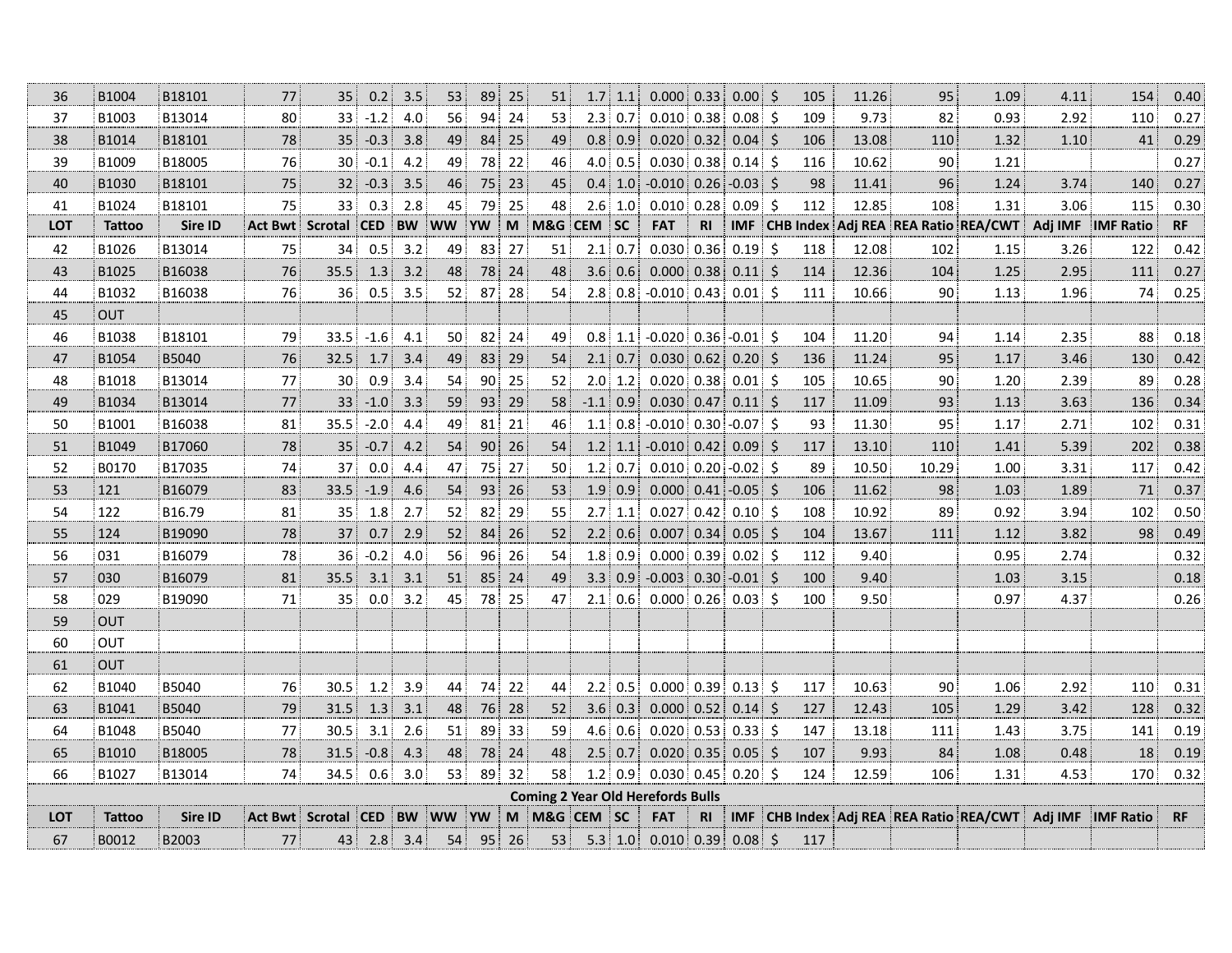| 68         | B0001         | B2003     | 76             | 44             | 2.0        | 4.2       | 56           | 93  | 26 | 54           |                  | $4.1 \, 0.9$      | $0.000$ 0.42 0.03 \$        |                |                   |         | 113 |  |                                         |         |                  |           |
|------------|---------------|-----------|----------------|----------------|------------|-----------|--------------|-----|----|--------------|------------------|-------------------|-----------------------------|----------------|-------------------|---------|-----|--|-----------------------------------------|---------|------------------|-----------|
| 69         | B0084         | B17043    | 76             | 42             | 1.3        | 3.7       | 67           | 109 | 32 | 65           |                  | $3.2$ 1.3         | $0.040 \,   \, 0.41$        |                | $0.13$ \$         |         | 124 |  |                                         |         |                  |           |
| 70         | B0032         | B17035    | 81             | 42             | $-0.6$     | 3.9       | 47           | 81  | 27 | 51           |                  | $2.5 \,   \, 0.7$ | 0.030   0.38                |                | $0.14$ \$         |         | 119 |  |                                         |         |                  |           |
| $71\,$     | B0054         | B17035    | 80             | 44.5           | 0.0        | 4.1       | 49           | 82  | 27 | 51           | 3.1              | 1.0               | 0.060   0.40                |                | $0.20$ \$         |         | 117 |  |                                         |         |                  |           |
| 72         | B0039         | B16038    | 78             | 40             | $0.0\,$    | 3.9       | 48           | 76  | 29 | 53           |                  | $-0.3$ 0.9        | $-0.020$ 0.37               |                | $0.01$ \$         |         | 110 |  |                                         |         |                  |           |
| 73         | B0057         | 2001      | 77             | 43.5           | $-1.1$     | 3.7       | 56           | 75  | 30 | 57           | 3.8 <sub>1</sub> | 1.0               | $0.030   0.62   -0.05  $ \$ |                |                   |         | 100 |  |                                         |         |                  |           |
| 74         | B0029         | B17035    | 75             | 42.5           | 2.2        | 3.1       | 50           | 72  | 26 | 51           |                  | 1.9 1.0           | $0.040 \mid 0.40 \mid$      |                | $0.19$ \$         |         | 119 |  |                                         |         |                  |           |
| 75         | B0034         | 2001      | 80             | 41.5           | $-2.9$     | 3.8       | 55           | 76  | 26 | 54           |                  | $-0.8$ 0.9        | $0.030$ 0.46                |                | $0.07$ \$         |         | 107 |  |                                         |         |                  |           |
| 76         | B0101         | 613 Mrnak | 78             | 38.5           | $1.2$      | 3.8       | 64           | 104 | 32 | 65           |                  | 1.5 0.9           | $0.040 \mid 0.47 \mid$      |                | $0.18$ \$         |         | 120 |  |                                         |         |                  |           |
| 77         | <b>B0008</b>  | B16018    | 76             | 39             | 1.8        | 2.7       | 43           | 70  | 23 | 45           | 2.3              | 1.0               | 0.030   0.31                |                | $0.05$ \$         |         | 108 |  |                                         |         |                  |           |
| 78         | B0064         | B17060    | 81             | 72             | $-0.3$     | 3.8       | 51           | 81  | 25 | 51           |                  | $2.9$ 1.0         | $0.010$ 0.30                |                | $0.09$ \$         |         | 111 |  |                                         |         |                  |           |
| 79         | B0074         | B17060    | 79             | 44             | 0.5        | 3.5       | 53           | 85  | 27 | 53           |                  | $2.9$ 1.3         | $0.050$ 0.40                |                | $0.21$ \$         |         | 123 |  |                                         |         |                  |           |
| 80         | B0091         | B17060    | 76             | 42             | 1.2        | 3.7       | 49           | 79  | 23 | 47           |                  | 3.6 1.2           | $-0.010$ 0.30               |                | $0.13$ \$         |         | 111 |  |                                         |         |                  |           |
| LOT        | <b>Tattoo</b> | Sire ID   | <b>Act Bwt</b> | Scrotal CED    |            |           | <b>BW</b> WW | YW  |    | M M&G CEM SC |                  |                   | <b>FAT</b>                  | R <sub>l</sub> |                   |         |     |  | IMF CHB Index Adj REA REA Ratio REA/CWT | Adj IMF | <b>IMF Ratio</b> | <b>RF</b> |
| 81         | <b>B0088</b>  | B18005    | 79             | 43             | $-0.6$     | 4.9       | 65           | 105 | 28 | 60           |                  | 2.4 0.9           | $0.020$ 0.53 0.05           |                |                   | $\zeta$ | 115 |  |                                         |         |                  |           |
| 82         | B0106         | B17060    | 78             | 40.5           | 0.9        | 3.8       | 61           | 92  | 32 | 63           |                  | $3.5$ 1.4         | $0.010$ 0.48 -0.01 \$       |                |                   |         | 107 |  |                                         |         |                  |           |
| 83         | B0109         | B5040     | 77             | 39             | 1.6        | 3.4       | 56           | 94  | 30 | 58           |                  | 2.4 0.6           | $0.010$ 0.65 0.15 \$        |                |                   |         | 133 |  |                                         |         |                  |           |
| 84         | B0102         | 613 Mrnak | 76             | 43.5           | 0.6        | 3.5       | 48           | 78  | 26 | 50           | 1.9              | 0.9               | $0.040$ 0.38                |                | $0.20\frac{1}{5}$ |         | 120 |  |                                         |         |                  |           |
| 85         | B0107         | 613 Mrnak | 76             | 43             | 0.9        | 3.0       | 49           | 82  | 26 | 51           | 2.4              | 0.7               | $0.050$ 0.36 0.31 \$        |                |                   |         | 129 |  |                                         |         |                  |           |
| 86         | B0108         | B13014    | $77\,$         | 44             | $-1.3$     | 4.2       | 55           | 88  | 27 | 55           |                  | 1.6 1.0           | $0.020$ 0.43                |                | $0.03$ \$         |         | 99  |  |                                         |         |                  |           |
| 87         | B0113         | B17035    | 73             | 41             | 3.0        | 2.9       | 50           | 78  | 28 | 53           |                  | 5.0   0.6         | $0.010$ 0.26                |                | $0.12$ \$         |         | 105 |  |                                         |         |                  |           |
| 88         | B0059         | B2003     | 80             | 43             | 1.3        | 3.8       | 52           | 92  | 26 | 52           |                  | $4.7 \,   \, 1.0$ | 0.010   0.49                |                | $0.06$ \$         |         | 124 |  |                                         |         |                  |           |
| 89         | B0103         | B18005    | 75             | 44             | 1.1        | 3.3       | 57           | 92  | 31 | 59           |                  | $5.2$ 0.9         | $0.010 \mid 0.49 \mid$      |                | $0.12$ \$         |         | 119 |  |                                         |         |                  |           |
| 90         | B0081         | B5040     | 78             | 41.5           | 1.7        | $3.0$     | 38           | 68  | 24 | 43           |                  | 3.2   0.3         | 0.020   0.42                |                | $0.21$ \$         |         | 134 |  |                                         |         |                  |           |
| 91         | B0104         | B5040     | 78             | 40             | 0.9        | 3.5       | 44           | 77  | 31 | 53           |                  | 3.9 0.6           | $0.000$ 0.46 0.15 \$        |                |                   |         | 127 |  |                                         |         |                  |           |
| 92         | B0112         | B5040     | 76             | 44             | 3.2        | 2.8       | 52           | 92  | 30 | 56           |                  | $4.5$ 0.7         | $0.000$ $0.51$              |                | $0.17$ \$         |         | 130 |  |                                         |         |                  |           |
| 93         | B0114         | B5040     | 77             | 40             | 1.5        | 3.5       | 57           | 91  | 29 | 58           |                  | 3.1   0.7         | 0.010   0.64                |                | $0.23$ \$         |         | 139 |  |                                         |         |                  |           |
| 94         | <b>B0086</b>  | B17060    | 78             | 41.5           | $-1.1$     | 4.1       | $50\,$       | 81  | 23 | 48           |                  | $2.1$ 1.1         | 0.000   0.28                |                | $0.06$ \$         |         | 104 |  |                                         |         |                  |           |
| 95         | B0061         | B16038    | 76             | 42.5           | 0.4        | 3.0       | 43           | 72  | 21 | 42           |                  | 0.6 0.6           | $0.000$ 0.26 -0.05 \$       |                |                   |         | 92  |  |                                         |         |                  |           |
| 96         | B0093         | B17043    | 83             | 42             | $-1.5$     | 4.1       | 58           | 90  | 32 | 61           | 1.0              | 1.1               | 0.010   0.37                |                | $0.12$ \$         |         | 125 |  |                                         |         |                  |           |
| 97         | B0121         | B18165    | 74             | 42.5           | 1.8        | 3.6       | 61           | 95  | 30 | 60           |                  | $1.2$ 1.1         | $-0.010$ 0.54               |                | $0.15$ \$         |         | 126 |  |                                         |         |                  |           |
| 98         | B0115         | B5040     | 78             | 41.5           | 0.3        | 3.7       | 50           | 85  | 30 | 55           | 2.2              | 0.6               | 0.020   0.55                |                | 0.15              | $\zeta$ | 128 |  |                                         |         |                  |           |
| <b>LOT</b> | <b>Tattoo</b> | Sire ID   | Act Bwt        | <b>Scrotal</b> | <b>CED</b> | <b>BW</b> | <b>WW</b>    | YW  |    | M M&G CEM    |                  | <b>SC</b>         | <b>FAT</b>                  | R1             |                   |         |     |  | IMF CHB Index Adj REA REA Ratio REA/CWT | Adj IMF | <b>IMF Ratio</b> | <b>RF</b> |
| 99         | B0090         | B5040     | 80             | 44             | $-1.7$     | 4.5       | 55           | 89  | 29 | 57           |                  | $2.8 \div 0.6$    | $0.010$ 0.58                |                | 0.09              | \$      | 119 |  |                                         |         |                  |           |
| 100        | <b>B0096</b>  |           | 77             | 39             | 0.7        | 3.5       |              | 79  | 27 | 48           |                  | $1.7$ 0.5         | 0.010   0.49                |                | $0.17$ \$         |         |     |  |                                         |         |                  |           |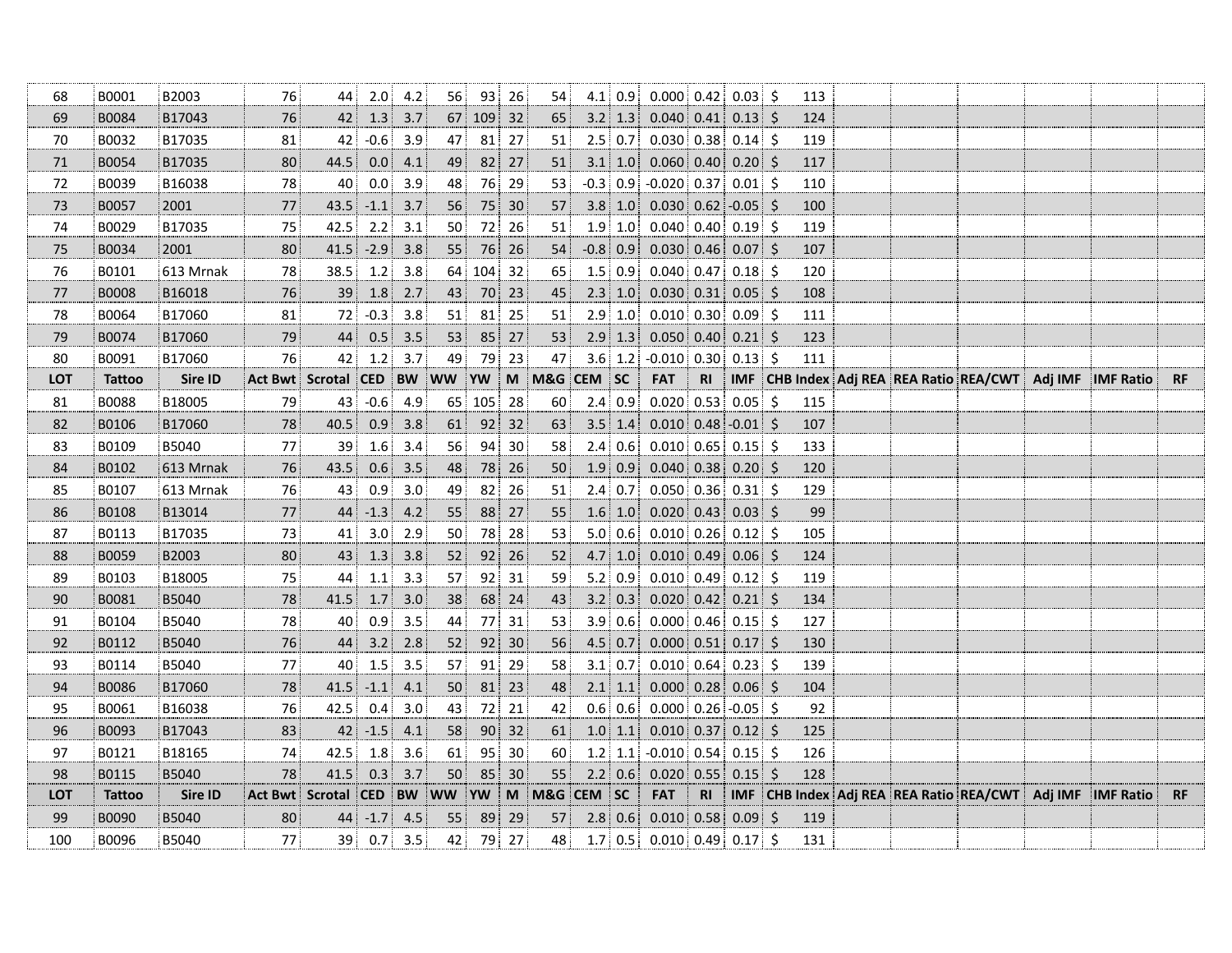| 101        | <b>B0068</b>  | B18171             | 74 | 39                         | 2.8            | 2.4       | 47              | 85 <sup>3</sup> | 26 | 49                                    | $2.9$ 1.0      | $0.010$ 0.41        |                | $0.15$ \$          | 127       |      |     |                           |         |                   |           |
|------------|---------------|--------------------|----|----------------------------|----------------|-----------|-----------------|-----------------|----|---------------------------------------|----------------|---------------------|----------------|--------------------|-----------|------|-----|---------------------------|---------|-------------------|-----------|
| 102        | B0009         | B16038             | 86 | 44.5                       | $-4.2$         | 5.2       | 54              | 89              | 25 | 52                                    | $0.6$ 0.6      | $-0.020$ 0.44       |                | $-0.06$ \$         | 104       |      |     |                           |         |                   |           |
| 103        | B0123         | B17035             | 79 | 39                         | 0.3            | 4.0       | 44              | 78              | 31 | 53                                    | 2.3<br>0.5     |                     |                | $0.040$ 0.18 -0.02 | S.<br>88  |      |     |                           |         |                   |           |
|            |               |                    |    |                            |                |           |                 |                 |    | <b>Spring and Winter Angus Calves</b> |                |                     |                |                    |           |      |     |                           |         |                   |           |
| <b>LOT</b> | <b>Tattoo</b> | Sire ID            |    | <b>Act Bwt Scrotal CED</b> |                | <b>BW</b> | <b>WW</b>       | <b>YW</b>       | M  | <b>CEM</b>                            |                | Fat                 | R <sub>l</sub> | <b>IMF</b>         | <b>SB</b> |      |     | Adj REA REA Ratio REA/CWT | Adj IMF | <b>IMF Ratio</b>  | RF        |
| 104        | 0089          | 7210               |    | 73 40                      | 9              | 0.1       | 59              | 107             | 26 |                                       | 13             | $-0.018$            | 0.6            | 0.41               | 133       | 14.4 | 104 | 1.05                      | 3.66    | 71                | 0.37      |
| 105        | 0097          | 7210               |    | 77 40                      | 10             | $-0.8$    | 49              | 91              | 26 |                                       | 13             | $0.011$ 0.31        |                | 0.7                | 120       | 13.3 | 96  | 0.99                      | 5.82    | 113               | 0.53      |
| 106        | OUT           |                    |    |                            |                |           |                 |                 |    |                                       |                |                     |                |                    |           |      |     |                           |         |                   |           |
| 107        | 0105          | 7210               |    | 68 39.5                    | 7              | 1.8       | 64              | 121             | 35 |                                       | 12             | $-0.014$ 0.68       |                | 0.77               | 164       | 15.6 | 112 | 1.03                      | 6.38    | 124               | 0.4       |
| 108        | 051           | 18001              |    | 80 35.5                    | 5              | 2.4       | 82              | 133             | 30 |                                       | 10             | $0.041$ 0.62        |                | 0.71               | 147       | 16.2 | 117 | 1.13                      | 6.6     | 128               | 0.5       |
| 109        | 1030          | Growth Fund        |    | 75 33.5                    | 7              | 1.4       |                 | 72 133          | 30 |                                       | 14             | $0.033$ $\mid$ 0.56 |                | 0.74               | 166       | 14.2 | 110 | 10.6                      | 6.07    | 119               | 0.39      |
| 110        | 1004          | Growth Fund        |    | 78 38                      | 7              | 2.0       |                 | 67 124          | 27 |                                       | 12             | $0.038$ 0.46        |                | 0.46               | 140       | 13.9 | 108 | 1.04                      | 5.46    | 107               | 0.49      |
| 111        | 1010          | 7244               |    | 78 40                      | 9              | 1.1       |                 | 69 123          | 28 |                                       | 12             | $-0.004$ 0.61       |                | 0.52               | 155       | 12.2 | 95  | 0.94                      | 4.59    | 90                | 0.41      |
| 112        | 1026          | 7244               |    | 72 32                      | 10             | 0.7       |                 | 64 115          | 20 |                                       | 12             | $-0.004$ 0.55       |                | 0.58               | 150       | 12.3 | 95  | 1.04                      | 5.31    | 104               | 0.37      |
| 113        | 1006          | 7244               |    | 78 40.5                    | 6              | 2.1       |                 | 63 113          | 25 |                                       | 12             | $-0.028$ 0.73       |                | 0.5                | 152       | 15   | 116 | 1.17                      | 6.31    | 123               | 0.37      |
| 114        | 1017          | Growth Fund        |    | 70 31                      | 9              | 1.2       |                 | 69 127          | 27 |                                       | 13             | $0.026$ 0.53        |                | 0.36               | 146       | 13.1 | 102 | 1.18                      | 5.09    | 99                | 0.26      |
| 115        | 1018          | <b>Growth Fund</b> |    | 68 35                      | 9              | 1.2       | 69:             | 127             | 27 |                                       | 13             | $0.026$ 0.53        |                | 0.36               | 146       | 12.2 | 95  | 1.02                      | 3.53    | 69                | 0.27      |
| 116        | 1003          | 7210               |    | 74 35.5                    | 9              | 0.7       | 58 <sup>1</sup> | 108             | 25 |                                       | 13             | $-0.005$ 0.39       |                | 0.38               | 123       | 14   | 109 | 1.06                      | 4.7     | 92                | 0.41      |
| 117        | 1039          | 1207               |    | 76 34                      | 6              | 0.7       | 53              | 97 <sup>1</sup> | 28 |                                       | 9 <sup>1</sup> | $0.021$ 0.07        |                | $-0.05$            | 92        | 12   | 93  | 1.05                      | 3.87    | 76                | 0.36      |
| 118        | 1048          | 1207               |    | 74 37.5                    | 6              | 0.5       | 44              | 83              | 28 |                                       | 9              | $0.038$ 0.19        |                | 0.18               | 109       | 13.3 | 103 | 1.19                      | 5.79    | 113               | 0.47      |
| <b>LOT</b> | <b>Tattoo</b> | Sire ID            |    | <b>Act Bwt Scrotal CED</b> |                | <b>BW</b> | <b>WW</b>       | <b>YW</b>       | M  | <b>CEM</b>                            |                | Fat                 | R <sub>l</sub> | <b>IMF</b>         | \$B       |      |     | Adj REA REA Ratio REA/CWT |         | Adj IMF IMF Ratio | <b>RF</b> |
| 119        | 1011          | 18010              |    | 72 35.5                    | 7              | 1.5       | 47              | 85              | 28 |                                       | 11             | $0.012 - 0.03$      |                | 0.29               |           | 11.1 | 86  | 0.98                      | 5.05    | 101               | 0.29      |
| 120        | 1052          | 1207               |    | 70 35                      | 10             | $-0.5$    |                 | $53 \, 100$     | 27 |                                       | 11             | $0.037$ 0.37        |                | 0.13               | 120       | 13.1 | 94  | 1.07                      | 2.23    | 50                | 0.35      |
| 121        | 058           | 18001              |    | 80 38.5                    | 6              | 2.1       |                 | 77 126          | 28 |                                       | 10             | $0.046$ 0.45        |                | 0.64               | 141       | 14.2 | 102 | 1.01                      | 5.7     | 110               | 0.45      |
| 122        | 059           | 18001              |    | 79 37.5                    | $\overline{4}$ | 2.7       | 67 <sup>1</sup> | 110             | 24 |                                       | 9 <sup>1</sup> | 0.026               | 0.4            | 0.4                | 121       | 13.1 | 94  | $\mathbf{1}$              | 4.51    | 87                | 0.35      |
| 123        | 053           | 18001              |    | 79 41                      | 6              | 2.1       |                 | 69 118          | 27 |                                       | 11             | $0.037$ 0.37        |                | 0.52               | 132       | 13.2 | 95  | $\mathbf{1}$              | 4.49    | 87                | 0.46      |
| 124        | 054           | 18001              |    | 83 40                      | 7              | 1.7       |                 | 64 105          | 26 |                                       | 11             | $0.031$ 0.37        |                | 0.54               | 126       | 11.8 | 85  | 0.86                      | 5.79    | 112               | 0.44      |
| 125        | 0106          | 7210               |    | 66 39                      | 7              | 1.8       |                 | 64 121          | 35 |                                       | 12             | $-0.011$ 0.52       |                | 0.67               | 152       | 13.4 | 96  | $\mathbf{1}$              | 5.51    | 107               | 0.35      |
| 126        | 0104          | 7210               |    | 78 35.5                    | $\overline{7}$ | 1.1       |                 | 52   103        | 24 |                                       | 12             | $-0.018$            | 0.5            | 0.59               | 133       | 14.2 | 102 | 1.14                      | 4.24    | 82                | 0.33      |
| 127        | 0102          | 7210               |    | 75 39                      | 9              | 0.5       |                 | 56 109          | 29 |                                       | 13             | $-0.015$            | 0.5            | 0.68               | 148       | 13.3 | 96  | 0.97                      | 5.16    | 100               | 0.38      |
| 128        | 0100          | 7210               |    | 76 42                      | 9              | 0.3       | 54 <sup>1</sup> | 107             | 37 |                                       | 12             | $-0.03$             | 0.68           | 0.59               | 151       | 13.8 | 99  | 1.01                      | 4.57    | 89                | 0.37      |
| 129        | 0096          | 18001              |    | 74 35                      | 7              | 1.5       | 59              | ! 99            | 24 |                                       | 11             | $0.016$ 0.49        |                | 0.46               | 120       | 14   | 101 | 1.12                      | 4.71    | 91                | 0.36      |
| <b>LOT</b> | <b>Tattoo</b> | Sire ID            |    | Act Bwt Scrotal CED        |                | <b>BW</b> | <b>WW</b>       | <b>YW</b>       | M  | <b>CEM</b>                            |                | Fat                 | R <sub>l</sub> | <b>IMF</b>         | \$B       |      |     | Adj REA REA Ratio REA/CWT | Adj IMF | <b>IMF Ratio</b>  | RF        |
| 130        | 1055          | 7210               |    | 68 34.5                    | 9              | 0.0       | 64              | 115             | 29 |                                       | 14             | $-0.003$            | 0.37           | 0.73               | 139       | 15.1 | 109 | 1.24                      | 7.82    | 177               | 0.41      |
| 131        | 1029          | 7210               |    | 75 38                      | 7              | 0.6       |                 | 63 113          | 28 |                                       | 12             | $0.002$ 0.32        |                | 0.56               | 128       | 12.8 | 99  | 1.04                      | 6.7     | 131               | 0.5       |